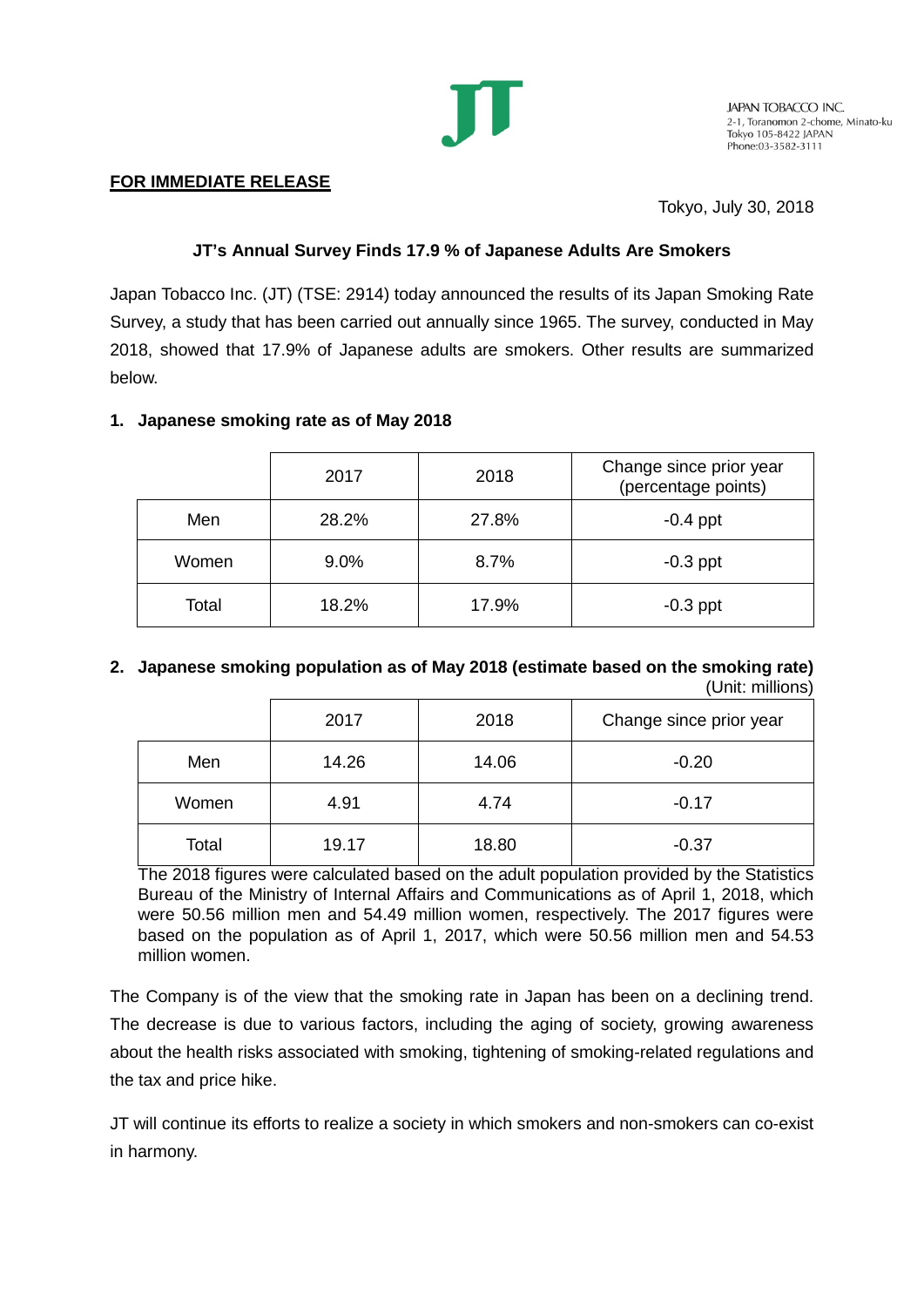## **Outline of the 2018 Japan Smoking Rate Survey**

The survey was conducted in May 2018 using a stratified two-stage sampling method, by mailing questionnaires to approximately 32,000 adult men and women using tobacco products, including cigarettes, T-vapor products, pipe, cigar and other tobacco products nationwide. JT collected 19,442 (60.6%) valid responses from the total population surveyed.

#### **Sample age ranges**

Percentages: Proportion of sample group

Figures below percentages represent the number of valid respondents

|       | 20-29 | 30-39 | 40-49 | 50-59 | 60 and<br>above | Total  |
|-------|-------|-------|-------|-------|-----------------|--------|
| Men   | 15.1% | 12.3% | 16.7% | 15.7% | 40.2%           | 100.0% |
|       | 1,448 | 1,181 | 1,610 | 1,509 | 3,866           | 9,614  |
| Women | 8.0%  | 14.0% | 18.6% | 16.7% | 42.7%           | 100.0% |
|       | 785   | 1,373 | 1,832 | 1,644 | 4,194           | 9,828  |
| Total | 11.5% | 13.1% | 17.7% | 16.2% | 41.5%           | 100.0% |
|       | 2,233 | 2,554 | 3,442 | 3,153 | 8,060           | 19,442 |

When calculating the survey figures, the above figures are corrected to reflect composition of the adult population.

###

*Japan Tobacco Inc. is a leading international tobacco company with operations in more than 130 countries. With close to 60,000 employees, it manufactures and sells some of the world's best-known brands including Winston, Camel, MEVIUS*  and LD. The JT Group is committed to investing in Reduced-Risk Products (RRP) and currently markets Ploom TECH, its tobacco vapor product, and various e-cigarette products under the Logic brand. The Group is also present in the *pharmaceutical and processed food businesses. For more information, visit* <https://www.jt.com/>*.*

Contacts: Masahito Shirasu, General Manager Kana Miyauchi, Associate Manager Media and Investor Relations Division Japan Tobacco Inc. Tokyo: +81-3-5572-4292 E-mail: [jt.media.relations@jt.com](mailto:jt.media.relations@jt.com)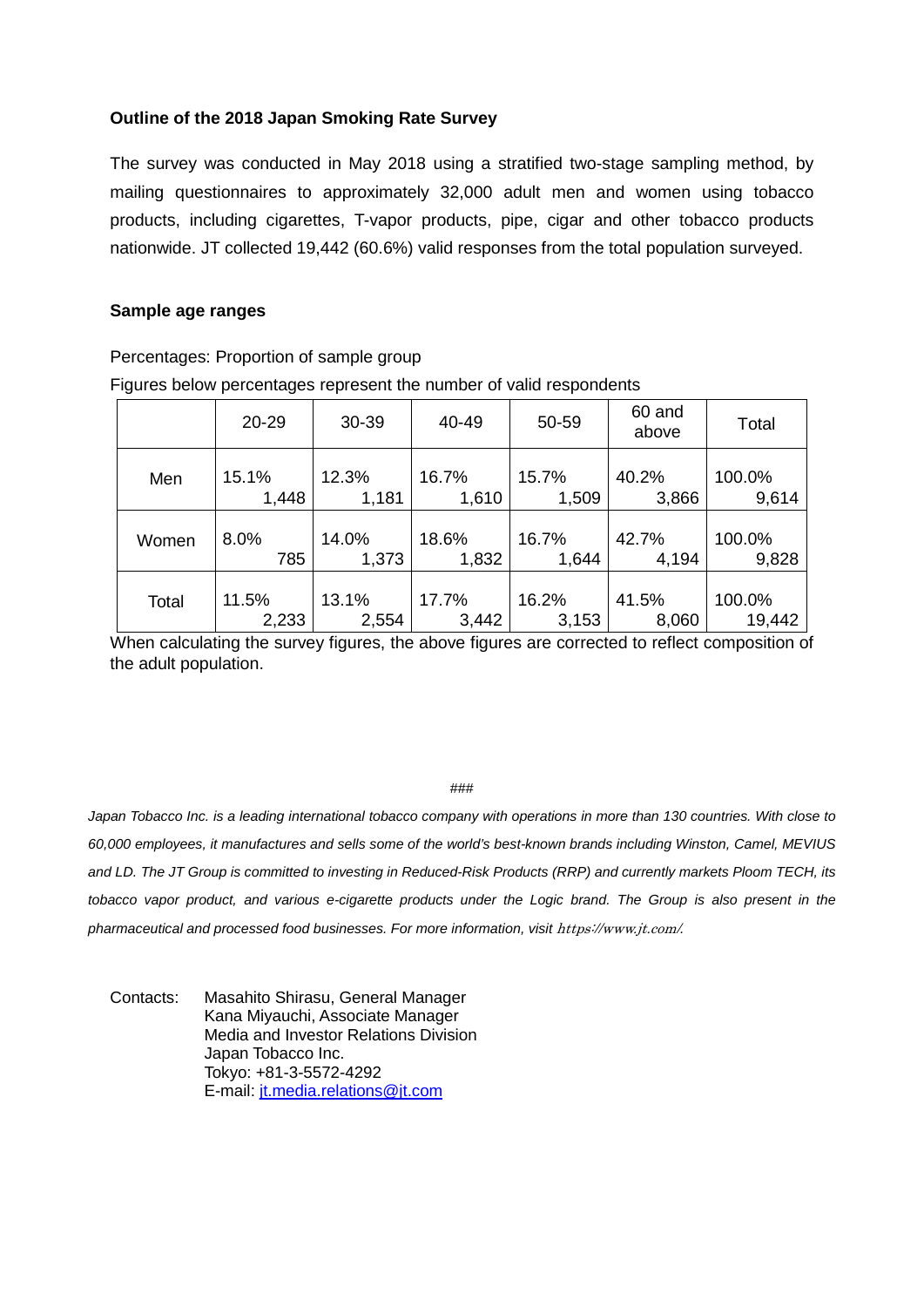## **Reference Information**

## **1. Breakdown of Japanese smoking rate**

Smoking rate (percentage of people who smoke) by age and region is shown for reference. The accuracy of the breakdown is approximate due to small sample sizes.



(1) Smoking rate by age